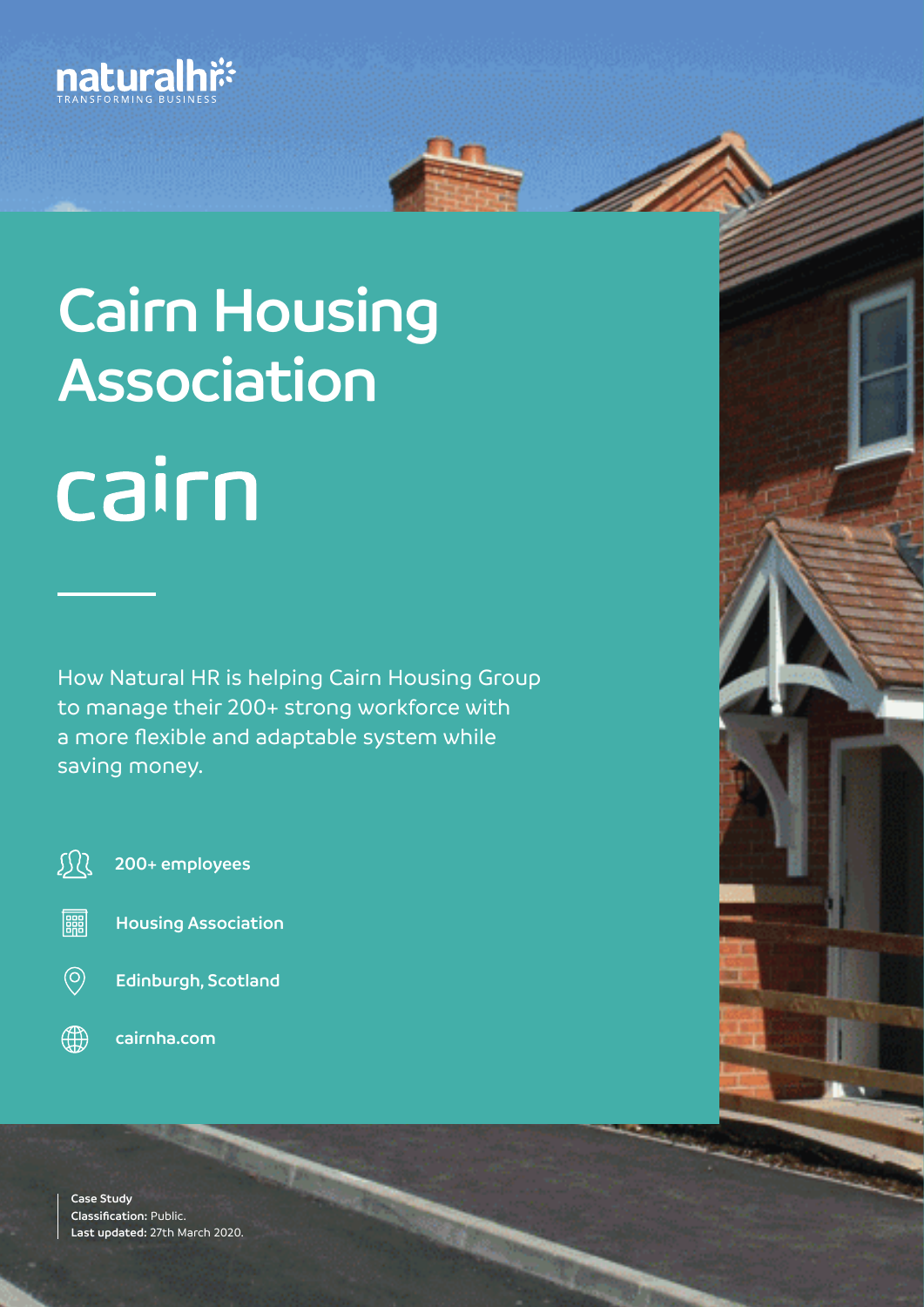## **The client**

#### Cairn Housing Association

Headquartered in Edinburgh, Cairn Housing Association are a not-for-profit charity who make affordable housing more accessible to people in need of a home of their own.

Their 200+ strong team provide vital accommodation and landlord services across Scotland.

## **The challenge**

#### Needed an easy-to-use system that provides accurate reports

Cairn Housing Association, a top 100 non-profit, public sector housing association found their previous HR management system unsuitable.

They wanted something more intuitive, easier to use and more analytical to provide accurate, simple to produce analytics to guide business decisions.

## **The solution**

#### Manage all employees' data and adhere to Scottish Government legislation

Natural HR worked with the HR team at Cairn Housing to review their needs, their organisation, their current system and what they wanted to achieve from a new HR system.

We listened to their frustrations and feedback on their previous system, asked questions about their 'in an ideal world' solution, possible future requirements and any legislative requirements they needed to adhere to.

After an in-depth consultation and tendering process, Cairn Housing Association's HR department chose Natural HR based on the functionality of our system, our inhouse HR expertise, our understanding of HR objectives, our customer service and our ability to be flexible and personable.

Natural HR's Enterprise and Analytics system is used to manage all of Cairn Housing Association's employee data from recruitment, timesheets, annual leave, appraisals and everything else in between and more importantly ensure they adhere to Scottish Government legislation.

**"We have saved money switching to Natural HR and their system is more flexible and adaptable to our requirements. They've spent time with us developing our workflows and tailoring their solution to our needs."**

**Nicola McGirr,**  Senior HR Business Partner